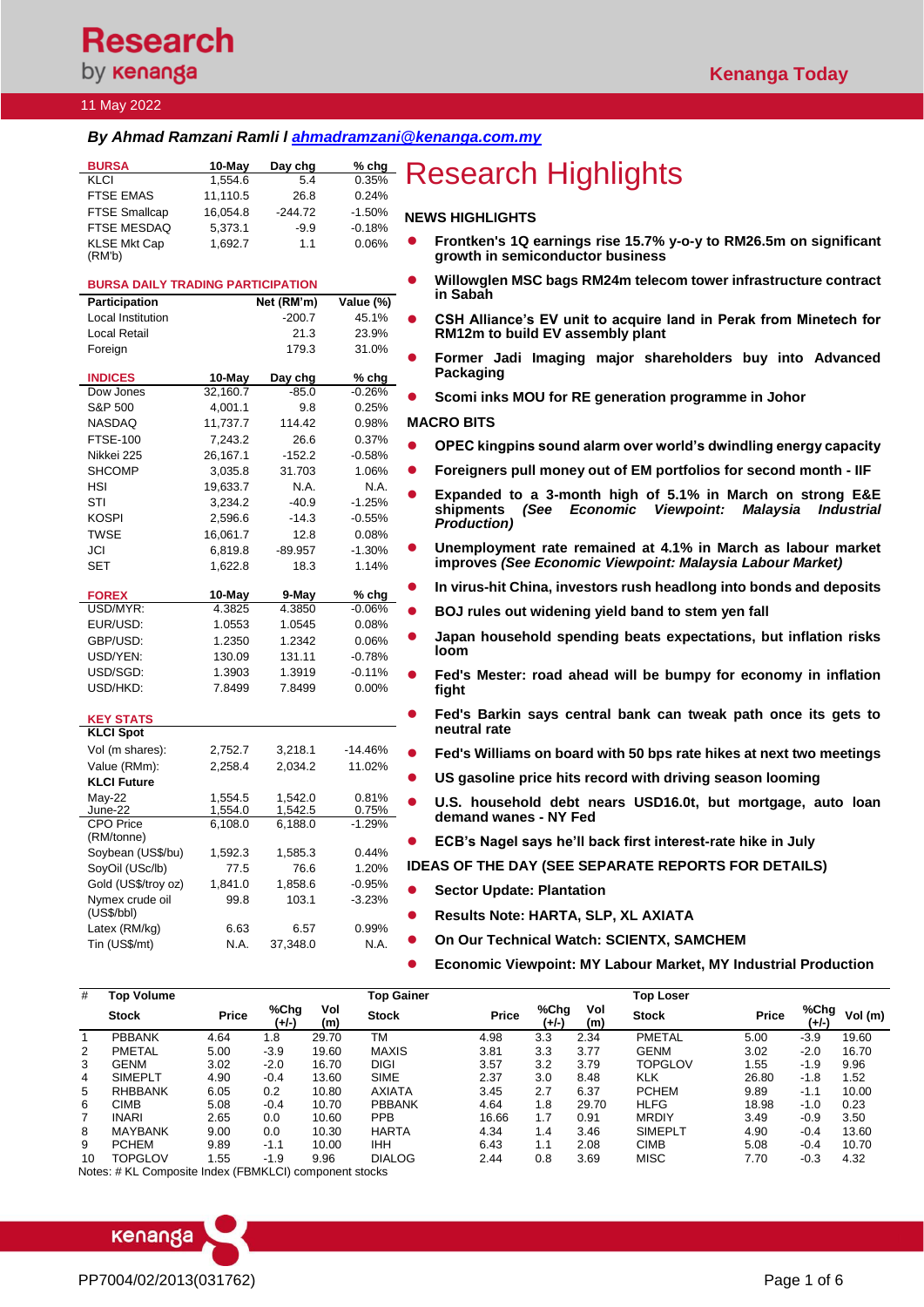# **Corporate News**

### • **Frontken's 1Q earnings rise 15.7% y-o-y to RM26.5m on significant growth in semiconductor business**

Surface engineering service provider Frontken Corp Bhd's net profit for the first quarter ended March 31, 2022 (1QFY22) jumped 15.7% to RM26.5m from RM22.9m in the same period a year earlier. This was a result of improved revenue and better profit margin resulting from the continual efforts to improve efficiencies across the group. Earnings per share for the quarter went up year-on-year (y-o-y) to 1.7 sen from 1.5 sen previously, its bourse filing showed. *(The Edge Markets)*

### • **Willowglen MSC bags RM24m telecom tower infrastructure contract in Sabah**

Willowglen MSC Bhd has been awarded a RM24m contract by Majubina Resources Sdn Bhd. The contract is for the design, build and transfer of infrastructures capable of supporting 20 telecommunication towers at various sites in Sabah, according to the computer integrated systems designer's filing on Tuesday (May 10). The contract, which commenced on May 9, 2022, will be completed by Feb 8, 2023. *(The Edge Markets)*

### • **CSH Alliance's EV unit to acquire land in Perak from Minetech for RM12m to build EV assembly plant**

CSH Alliance Bhd's (formerly known as KTG Bhd) electric vehicle (EV) unit has inked a sale and purchase agreement(SPA) on Tuesday (May 10) to acquire three adjoining plots of industrial land measuring 55.3 acres in Tanjung Malim, Perak for RM12m from Minetech Resources Bhd to build an EV assembly plant. CSH Alliance's filing on Tuesday said that its whollyowned subsidiary Alliance EV Sdn Bhd (AEV) had entered into the SPA with Minetech's wholly-owned subsidiaries, Medium Visa Sdn Bhd (MVSB) and Harapan Iringan Sdn Bhd (HISB). CSH Alliance said that AEV intends to acquire the land, using a combination of internally generated funds, bank borrowings, and/or proceeds received from the exercise of the convertible securities of the company, to set up a local CKD (Completely Knocked Down) assembly plant. *(The Edge Markets)*

#### • **Former Jadi Imaging major shareholders buy into Advanced Packaging**

KSL Capital Sdn Bhd, which emerged as a substantial shareholder of Advanced Packaging Technology (M) Bhd recently, is believed to have links to the Liew family who sold out of Jadi Imaging Holdings Bhd. KSL Capital currently holds an 8.2% stake in Advanced Packaging, making it the third largest shareholder after UOB Kay Hian Hong Kong Ltd (13.2%) and Peter Ling Ee Kong (10.2%). To recap, KSL Capital surfaced as a substantial shareholder in April after the purchase of 1.2m shares or a 6.2% direct stake in the packaging material manufacturer. *(The Edge Markets)*

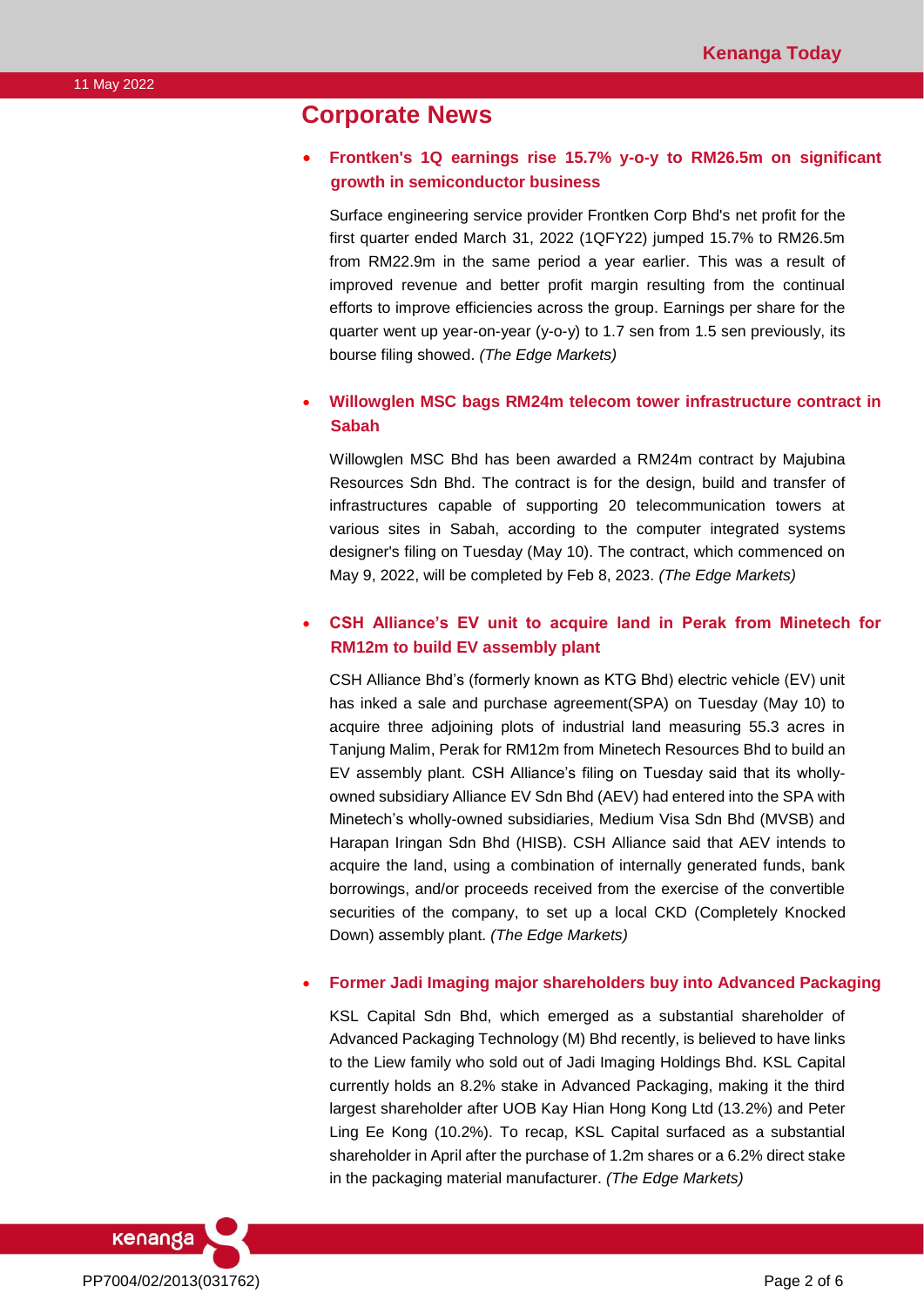### • **Scomi inks MOU for RE generation programme in Johor**

Scomi Group Bhd said Tuesday that its 51%-owned joint venture company Scomi SGSB Sdn Bhd had executed a memorandum of understanding (MOU) with Skill Johor Sdn Bhd (SJSB) to develop a Renewable Energy (RE) generation programme in the latter's TVET Campus in Johor. Scomi said in a bourse filing that Scomi SGSB had conducted several site visits and technical assessments and had determined that solar photovoltaic (PV) system provides the best solution to generate RE while mitigating the rising energy costs of the campus over a period of 21 years. The campus has the potential capacity to accommodate up to four megawatt peak (MWp), it said, adding Scomi SGSB has submitted a commercial proposal based on a zero capital expenditure model to SJSB. *(The Edge Markets)*

*This section is intentionally left blank*

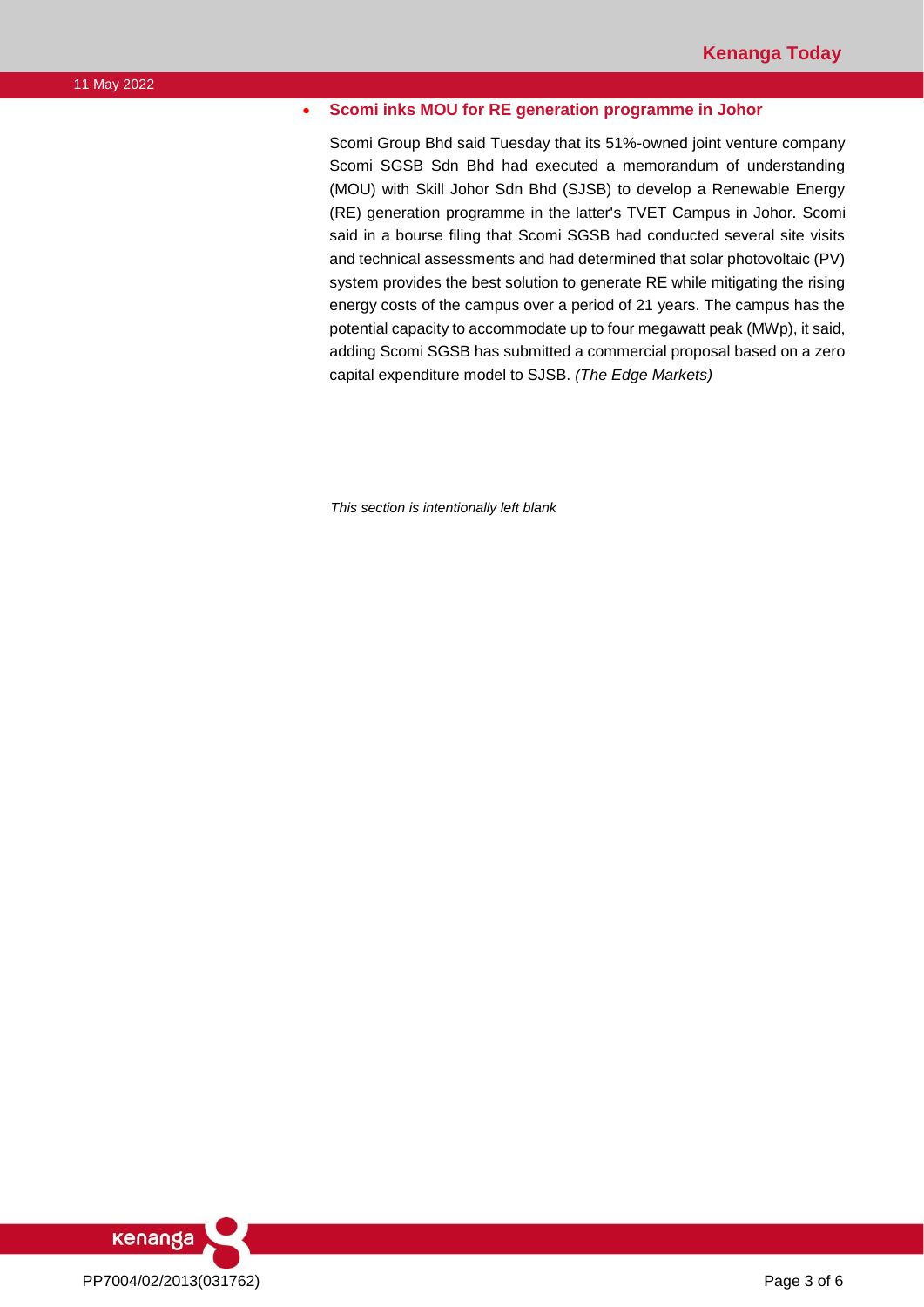# **Macro Bits**

### **Global**

- **[OPEC kingpins sound alarm over world's dwindling energy capacity](https://www.theedgemarkets.com/article/opec-kingpins-sound-alarm-over-worlds-dwindling-energy-capacity)** The oil ministers of Saudi Arabia and the United Arab Emirates warned that spare capacity is decreasing in all energy sectors, as products from crude to diesel and natural gas trade near record highs in the wake of Russia's invasion of Ukraine. *(The Edge Markets)*
- **[Foreigners pull money out of EM portfolios for second month -](https://www.reuters.com/article/global-emerging-flows-iif/foreigners-pull-money-out-of-em-portfolios-for-second-month-iif-idUSKCN2MW0U8) IIF** Emerging market debt and equity portfolios saw foreign investor outflows for a second straight month in April, data from the Institute of International Finance showed on Tuesday, building on record outflows from China in the first quarter. *(Reuters)*

## **Malaysia**

- ⚫ **Expanded to a 3-month high of 5.1% in March on strong E&E shipments** Industrial Production Index (IPI) expanded to a 3-month high in March (5.1%; Feb: 4.0%), registering below house forecasts but above market expectations (KIBB: 5.4%; consensus: 4.8%). 2022 manufacturing index forecast maintained at 7.0% (2021: 9.5%). *(See Economic Viewpoint: Malaysia Industrial Production)*
- ⚫ **Unemployment rate remained at 4.1% in March as labour market improves** The unemployment rate remained unchanged at 4.1% in March (Feb: 4.1%). While downside risks to growth persist mainly associated with the potential surge of COVID-19 cases brought by the new variant, the ongoing Russia-Ukraine crisis and China's economic slowdown due to its zero-Covid policy, we continue to believe that the labour market will improve further in 2022. *(See Economic Viewpoint: Malaysia Labour Market)*

## **Asia Pacific**

- **[In virus-hit China, investors rush headlong into bonds and deposits](https://www.theedgemarkets.com/article/virushit-china-investors-rush-headlong-bonds-and-deposits)** Chinese investors are shunning equity funds and piling into bonds, deposits and money market products as stocks tumble and a gloomy economic outlook saps demand for risky assets. *(The Edge Markets)*
- ⚫ **[BOJ rules out widening yield band to stem yen fall](https://www.reuters.com/article/japan-economy-yen/boj-rules-out-widening-yield-band-to-stem-yen-fall-idUSKCN2MW02D)** The Bank of Japan has no plan to allow long-term interest rates to move more widely around its 0.0% target to stem sharp falls in the yen, a central bank executive said on Tuesday, saying such a move would be tantamount to a rate hike. *(Reuters)*
- **[Japan household spending beats expectations, but inflation risks loom](https://www.reuters.com/article/japan-economy-spending/japan-household-spending-beats-expectations-but-inflation-risks-loom-idUSKCN2MV220)** Japan's household spending fell in March for the first time in three months, though the 2.3% drop was smaller than expected, as consumers remained cautious despite some easing of COVID-19 curbs. *(Reuters)*

## **Americas**

- **[Fed's Mester: road ahead will be bumpy for economy in inflation fight](https://www.reuters.com/business/feds-mester-road-ahead-will-be-bumpy-economy-inflation-fight-2022-05-10/)** The U.S. economy will experience turbulence from the Federal Reserve's efforts to bring down inflation running at more than three times above its goal but policymakers must stay the course, Cleveland Fed President Loretta Mester said on Tuesday. *(Reuters)*
- **[Fed's Barkin says central bank can tweak path once its gets to neutral rate](https://www.reuters.com/business/feds-barkin-says-central-bank-can-tweak-path-once-its-gets-neutral-rate-2022-05-10/)** The U.S. Federal Reserve can assess how much more it needs to do to bring inflation back down to its 2.0% goal when it has raised borrowing costs to a neutral level, Richmond Fed President Thomas Barkin said on Tuesday. *(Reuters)*
- ⚫ **[Fed's Williams on board with 50 bps rate hikes at next two meetings](https://www.reuters.com/world/us/feds-task-tame-inflation-difficult-amid-tremendous-amount-uncertainty-williams-2022-05-10/)** U.S. Federal Reserve Chair Jerome Powell's signal that the central bank plans to raise interest rates by 50 basis points at each of its next two policy meeting is sensible, New York Fed President John Williams said on Tuesday, as he underscored the challenging environment in which policymakers seek to tame inflation. *(Reuters)*
- **[US gasoline price hits record with driving season looming](https://www.theedgemarkets.com/article/us-gasoline-price-hits-record-driving-season-looming)** US retail gasoline and diesel prices rallied to a record just ahead of the nation's summer driving season, a challenge for President Joe Biden and the Federal Reserve as they face the fastest inflation in decades. *(The Edge Markets)*
- ⚫ **[U.S. household debt nears USD16.0t, but mortgage, auto loan demand wanes -](https://www.reuters.com/business/us-household-debt-nears-16-trln-mortgage-auto-loan-demand-wanes-ny-fed-2022-05-10/) NY Fed** U.S. household debt rose to a record USD15.84t in the first quarter driven almost entirely by a USD250.0b increase in home loan balances, but the rise was the smallest in a year and new mortgage and auto loan originations declined for a third straight quarter. *(Reuters)*

## **Europe**

**[ECB's Nagel says he'll back first interest-rate hike in July](https://www.theedgemarkets.com/article/ecbs-nagel-says-hell-back-first-interestrate-hike-july)** The European Central Bank should begin lifting interest rates from record lows in July if new forecasts next month continue to point to a strong inflation outlook, according to Governing Council member Joachim Nagel. *(The Edge Markets)*

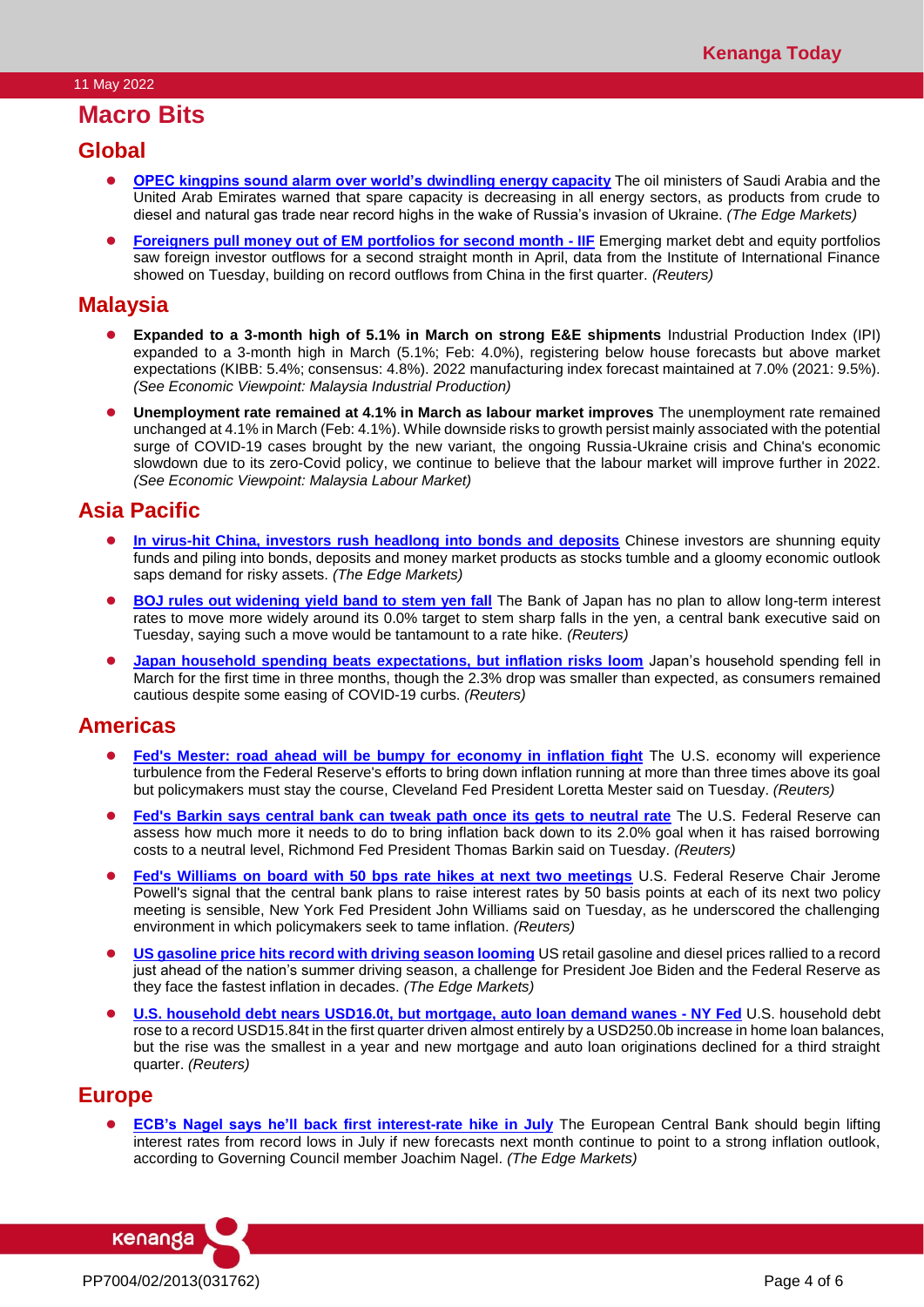#### 11 May 2022

# **List of Oversold Stocks (14-Day RSI<30-mark)**

| NAME*                                  | <b>LAST PRICE</b> | RSI 14D | RSI 9D | $RSL$ 3D | <b>LOW 30D</b> |
|----------------------------------------|-------------------|---------|--------|----------|----------------|
| ABF MALAYSIA BOND INDEX FUND           | 1.125             | 20.07   | 14.35  | 4.90     | 1.125          |
| ELSOFT RESEARCH BHD                    | 0.740             | 22.08   | 14.43  | 2.33     | 0.725          |
| <b>GUAN CHONG BHD</b>                  | 2.410             | 24.24   | 17.28  | 14.98    | 2.340          |
| <b>CYPARK RESOURCES BHD</b>            | 0.745             | 25.38   | 17.71  | 4.10     | 0.740          |
| MY EG SERVICES BHD                     | 0.900             | 26.54   | 15.85  | 0.92     | 0.880          |
| MALAYSIA SMELTING CORP BHD             | 3.890             | 26.62   | 17.34  | 1.85     | 3.850          |
| ANCOM NYLEX BHD                        | 3.200             | 27.59   | 18.89  | 2.09     | 3.150          |
| <b>MEDIA PRIMA BHD</b>                 | 0.525             | 27.82   | 16.61  | 0.81     | 0.525          |
| GDEX BHD                               | 0.195             | 28.20   | 22.06  | 4.60     | 0.195          |
| PESTECH INTERNATIONAL BHD              | 0.530             | 29.03   | 25.19  | 24.01    | 0.515          |
| JF TECHNOLOGY BHD                      | 0.930             | 29.19   | 21.38  | 3.94     | 0.920          |
| <b>SAM ENGINEERING &amp; EQUIPMENT</b> | 3.900             | 29.38   | 23.14  | 10.21    | 3.860          |
| ANN JOO RESOURCES BHD                  | 1.570             | 29.38   | 21.60  | 2.67     | 1.550          |
| YINSON HOLDINGS BHD                    | 2.280             | 29.75   | 20.52  | 2.06     | 2.235          |

*\*Only for stocks with market cap >RM300m*

*Source: Bloomberg*

# **List of Overbought Stocks (14-Day RSI>70-mark)**

| NAME*                        | <b>LAST PRICE</b> | <b>RSI 14D</b> | RSI_9D | <b>RSI 3D</b> | <b>HIGH 30D</b> |
|------------------------------|-------------------|----------------|--------|---------------|-----------------|
| <b>BREM HOLDING BHD</b>      | l.190             | 87.46          | 97.04  | 100.00        | 1.190           |
| HARRISONS HOLDINGS MALAYSIA  | 6.020             | 83.18          | 88.04  | 97.68         | 6.200           |
| RAPID SYNERGY BHD            | 11.980            | 83.11          | 84.96  | 94.21         | 12.000          |
| NTPM HOLDINGS BHD            | 0.485             | 76.70          | 85.16  | 98.28         | 0.500           |
| PETRON MALAYSIA REFINING & M | 5.760             | 72.51          | 72.42  | 56.97         | 6.160           |
| <b>MPHB CAPITAL BHD</b>      | .500              | 71.83          | 78.00  | 92.88         | 1.590           |
| YNH PROPERTY BHD             | 3.080             | 70.58          | 76.91  | 92.38         | 3.080           |
| POWER ROOT BHD               | .550              | 70.15          | 70.78  | 61.26         | 1.580           |
|                              |                   |                |        |               |                 |

*\*Only for stocks with market cap >RM300m*

*Source: Bloomberg*

# **List of Oversold Warrants (14-Day RSI<30-mark)**

| <b>NAME</b>                    | <b>LAST</b><br><b>PRICE</b> | <b>RSI 14D</b> | $RSI$ 9D | $RSI$ 3D | <b>LOW 30D</b> | <b>EXPIRY</b><br><b>DATE</b> |
|--------------------------------|-----------------------------|----------------|----------|----------|----------------|------------------------------|
| REVENUE GROUP BHD-WA           | 0.405                       | 16.49          | 8.90     | 1.34     | 0.395          | 14/1/2024                    |
| SERBA DINAMIK HOLDINGS BHD-WA  | 0.025                       | 20.05          | 13.19    | 0.88     | 0.020          | 5/12/2024                    |
| PRESS METAL ALUMINIUM HOLDINGS | 0.045                       | 21.92          | 14.80    | 2.86     | 0.045          | 5/9/2022                     |
| BHD-C62                        |                             |                |          |          |                |                              |
| PRESS METAL ALUMINIUM HOLDINGS | 0.020                       | 22.96          | 15.94    | 4.24     | 0.020          | 24/11/2022                   |
| BHD-C68                        |                             |                |          |          |                |                              |
| PRESS METAL ALUMINIUM HOLDINGS | 0.020                       | 24.36          | 16.69    | 3.70     | 0.020          | 29/8/2022                    |
| BHD-C64                        |                             |                |          |          |                |                              |
| PRESS METAL ALUMINIUM HOLDINGS | 0.030                       | 26.35          | 20.26    | 5.59     | 0.030          | 6/2/2023                     |
| BHD-C70                        |                             |                |          |          |                |                              |
| VS INDUSTRY BHD-WB             | 0.210                       | 26.44          | 18.59    | 1.42     | 0.205          | 14/6/2024                    |
| PRESS METAL ALUMINIUM HOLDINGS | 0.040                       | 27.91          | 21.14    | 5.88     | 0.040          | 30/6/2022                    |
| BHD-C63                        |                             |                |          |          |                |                              |
| DIALOG GROUP BHD-C82           | 0.035                       | 28.14          | 27.69    | 28.62    | 0.035          | 30/8/2022                    |
| HANG SENG INDEX-Q4             | 0.025                       | 29.87          | 23.32    | 8.96     | 0.025          | 29/9/2022                    |
| Course Disembers               |                             |                |          |          |                |                              |

*Source: Bloomberg*

# **List of Overbought Warrants (14-Day RSI>70-mark)**

| <b>NAME</b>                  | <u>LAST</u><br><b>PRICE</b> | <b>RSI 14D</b> | <b>RSI 9D</b> | <b>RSI 3D</b> | <b>HIGH 30D</b> | <b>EXPIRY</b><br><b>DATE</b> |
|------------------------------|-----------------------------|----------------|---------------|---------------|-----------------|------------------------------|
| <b>HARN LEN CORP BHD-WB</b>  | 0.600                       | 80.57          | 85.36         | 86.40         | 0.610           | 19/9/2026                    |
| HENGYUAN REFINING CO BHD-C24 | 0.285                       | 75.79          | 71.00         | 54.22         | 0.360           | 27/1/2023                    |
| HENGYUAN REFINING CO BHD-C22 | 0.335                       | 74.93          | 73.83         | 59.70         | 0.440           | 31/5/2022                    |
| Original Directors           |                             |                |               |               |                 |                              |

*Source: Bloomberg*